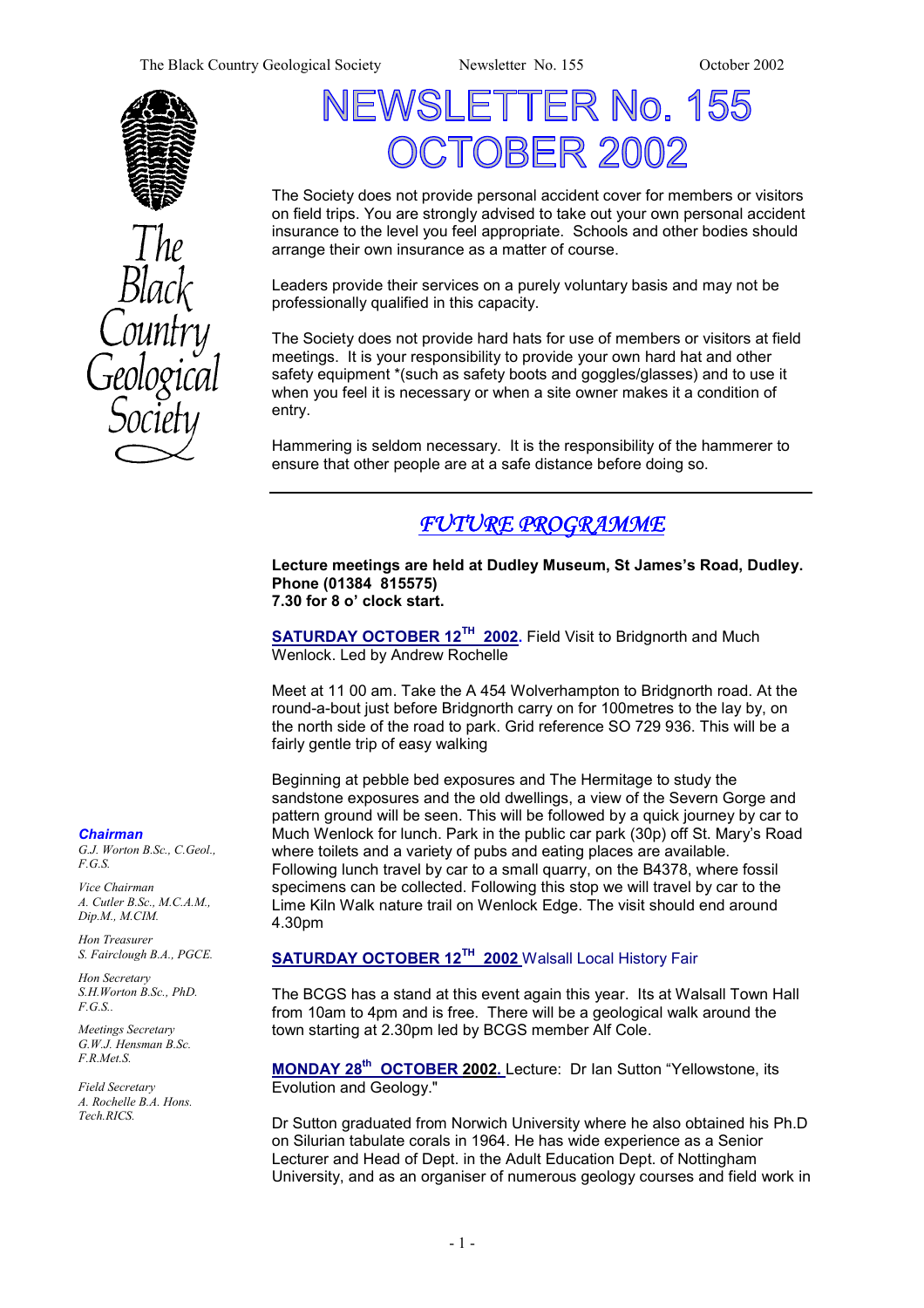many parts of the world. He has been a member of the East Midlands Geological Society for many years including 3 years as President.

Yellowstone National Park in the western USA was originally established largely because of the wonderful array of geothermal features that adorn the area. Those features are there for geological reasons as Yellowstone currently sits right over a thermal plume or hot spot. Yellowstone is situated at a high elevation in the Middle Rockies and during the last two million years has been the site of 3 cataclysmic eruptions and it is in the caldera of the most recent of these eruptions that the geothermal activity has been concentrated. In this talk we will try to develop an understanding of the geological history of the area, visit the spectacular geothermal features and try to evaluate the possibilities for the future.

#### **MONDAY 25th NOVEMBER 2002.** Members Evening

Your chance to have a guided tour of our meetings venue, Dudley Museum, followed by a series of short talks etc. given by Society members. This will be open to anyone who would like to share something of interest, whether it be some rock or fossil specimens collected on holiday or a short talk accompanied by a few slides. The more people that contribute the better so please fill in and return the slip at the end of the newsletter or email us with your suggestions so we can put as interesting and varied a programme together as possible.

#### **MONDAY JANUARY 27TH 2003**. Lecture – to be confirmed

Vic Smallshire, Chairman of Dudley Canal Trust, will talk about," Holes in the Ground," a fascinating personal account of his 28 year journey into some of the largest, weirdest and most obscure man-made excavations in the U.K.

#### **MONDAY FEBRUARY 24<sup>th</sup> 2003.** Lecture – to be confirmed

Robert Smallshire. Advances recently made using 3D modelling of strata and the use of time lapse processing to unfold and unfault strata to show how things were connected prior to earth movements will be described in this lecture.

## **MONDAY 31ST MARCH 2003. ANNUAL GENERAL MEETING**

AGM guest speaker Professor Derek Siviter. "Silurian Soft-Bodied Fossils." These worm-like creatures from the Welsh Borders are illustrated by fantastic 3D imaging using the latest computer technology.

## **MONDAY 28<sup>th</sup> APRIL 2003.** Lecture – to be confirmed

Adrian Collings, David Bridge of the British Geological Survey and Tom Lawson. 'The Birmingham Northern Relief Road'. Examining how it's design was affected by the geology found along the route, illustrated by ground photos of the new exposures and aerial photography.

## *EDITORIAL*

There can be only one topic for the editorial this time around and that is the Dudley Earthquake of Monday 23<sup>rd</sup> September 2002, 00:53 BST. Did the Earth Move for You? We have had reports from People from as far apart as Kent, Leeds and Wales who were rudely awoken by deep rumbling and significant vibrations which rattled things on shelves and other flat surfaces around their homes. Older and poorly tended houses/churches recorded cracks appearing, tiles falling and chimney pots toppling. Oddly enough most of the damaged properties reported are in the Walsall area, although it has been reported that there has been a slight displacement of part of the tunnel lining of the Netherton Canal Tunnel. On the whole structural damage was relatively slight. Part of an arch collapsed at Dudley Castle but the Severn Sisters Cavern at Wren's Nest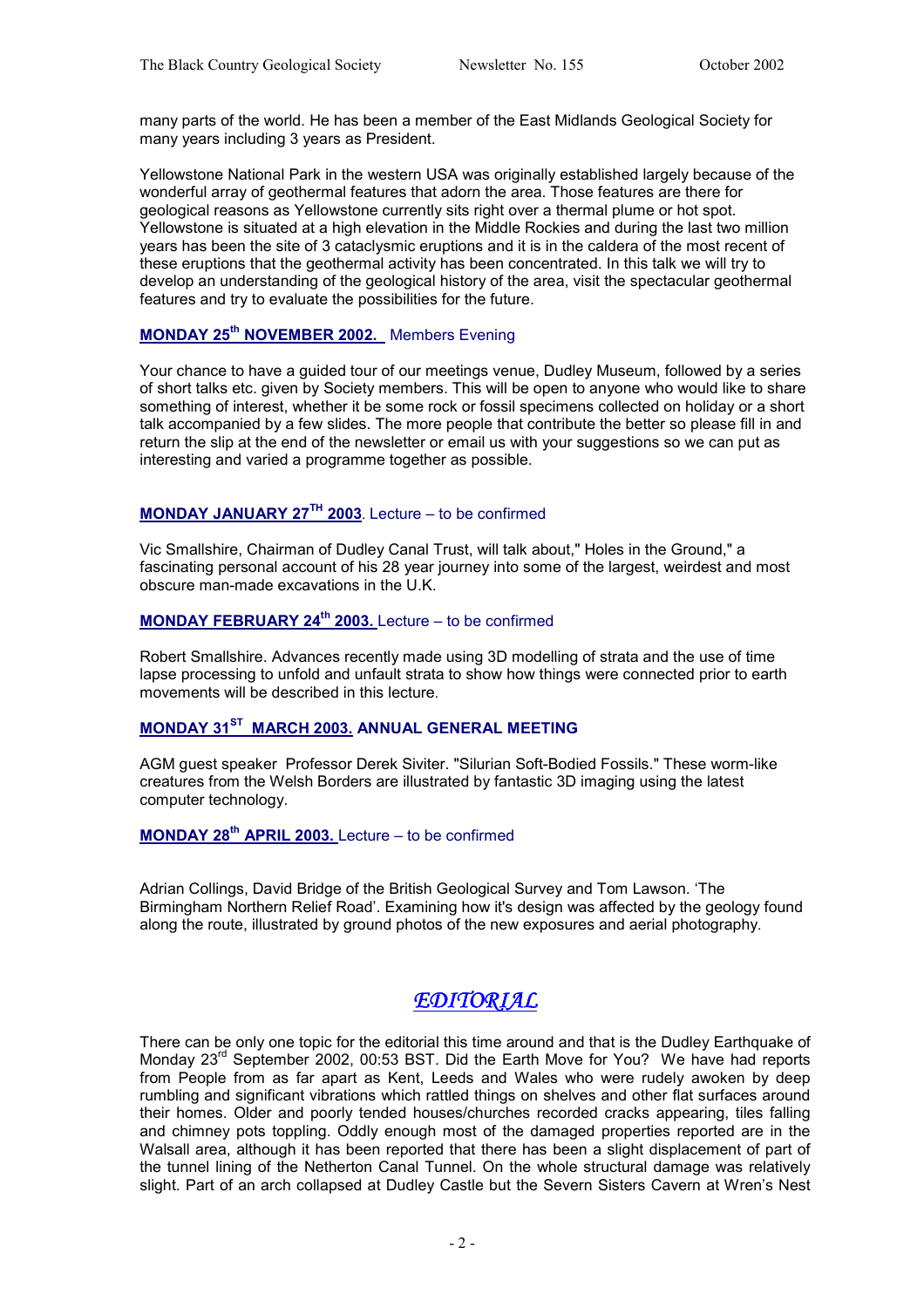National Nature Reserve shows no evidence visible from the surface of any damage and rock faces around the site similarly have shown no obvious signs of damage or distress.

It was actually an earthquake of magnitude 4.8 on the Richter Scale which occurred at a depth of 9.7km to the west of Dudley (the media quickly accredited this as below Brick Kiln Lane Lower Gornal). The earthquake as such occurred at a depth well below any of the faults and rocks about which we have any real first-hand knowledge, and so we have to speculate about its ultimate cause. It is thought to lie on a deep seated basement structure or fault which runs approximately north-south below this part of the country.

Earthquakes of this size are not uncommon and data from the BGS suggests that we can expect one of similar magnitude every eight to ten years, on average, somewhere in the UK. The Dudley earthquake was about 43 km from the 4.2 magnitude Warwick earthquake of 2000 and about 60 km from the 5.1 magnitude Bishops Castle earthquake of 1990. Our other nearest reported earthquakes of similar magnitude include Ludlow 1926- magnitude 4.8, Stafford 1916 magnitude 4.6, and Melton Mowbray 2001- magnitude 4.1

People are not used to tremors of this magnitude and it is not surprising then that first thoughts went to boilers exploding or terrorist bombs in these troubled times. Reports of people fleeing there houses in fear, animals acting strangely and police stations and telephone lines being inundated with calls and people in their nightwear are ubiquitous when such events occur.

Following more slowly in the 'wake of the quake' are the jokes and humour which find the funny side among the facts and figures. We have seen a number of jokes suggesting that there should be an appeal for the victims of the quakes to supply food and clothing packages containing black pudding, gray paes and bacon and groaty dick and flat caps and waistcoats etc and others identifying the event in the midlands as unusual as nothing normally happens here.

Perhaps it was the combined weight of intellect of all those geologists who gathered in Dudley for the Rock and Fossil Festival immediately before it (on the  $21^{st}$  and  $22^{nd}$ ) that stressed the crust that little bit extra and set it off. What a pity that it didn't happen just a few hours before while they were still here.

WE should however spare a thought for those that live on very active fault lines near plate boundaries. While we 'enjoyed ' the excitement of our little earthquake, a short time earlier on the  $22<sup>nd</sup>$  iune 2002 a magnitude 6.4 earthquake hit north-western Iran (about 225km west of Tehran) here reports indicated that more than 500 people had been killed, more than 2000 had been injured and 25000 people have been left homeless. Its epicentre was about the same depth as ours. This region has had many more earthquakes like this and its people live in real fear of the earth and its processes. In 1997 a similar earthquake killed 1100 people and injured 26000 people.

Links to websites containing good accounts and useful information about the Dudley earthquake and other earthquakes can be found on our new website at [www.bcgs.info](http://www.bcgs.info/)



**A very warm welcome to the following new members:** 

**Tom Round David James and family Leila Battison Kate Parker Derek Vaughan Margaret and Peter Twigg Louise Kelly and family Kayleigh Mills**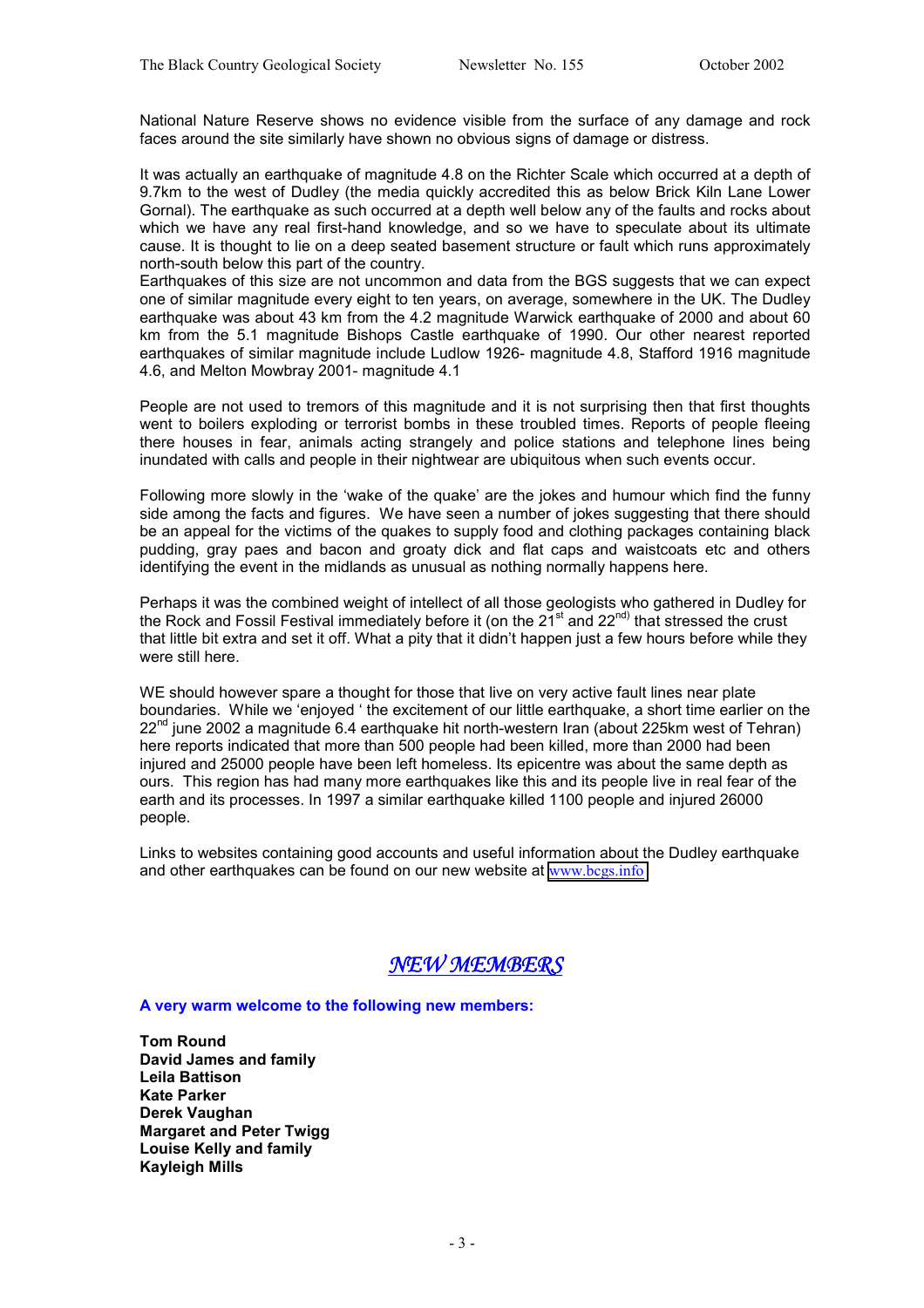## *REPORTS*

MONDAY 25<sup>th</sup> February 2002. lecture - Dr. Jill Norton, B.G.S. Kinsley Dunham Centre, Keyworth, Notts. " Caribbean Volcanoes."

This talk began by reminding us about some of the more spectacular volcanic eruptions within the last 100y. or so, like Mt. Pelée, Soufrière, etc.

Geologically the Lesser Antilles (LA's) seem to comprise two approximately parallel Island Arcs formed during the Miocene, viz. within the last 25Ma. They form the boundary between the western Atlantic Ocean and the Caribbean Sea where Atlantic Ocean crust is being obliquely subducted in a roughly westerly direction beneath Caribbean ocean crust at The Puerto Rican trough. One consequence of ocean crust spreading originating at the mid-Atlantic Ridge!

The outer (eastern) arc- Antigua, Grand Terre, Barbados, Trinidad etc.- comprises an older volcanic basement overlain by Tertiary limestones, tuffs and coral with generally low relief. Thus Barbados is essentially a low lying limestone plateau rimmed by terraced wave-cut platforms which probably represent several distinct periods of uplift consequential to the ongoing subduction processes. Today there is little volcanic activity at this outer "cold" arc.

Much greater recent earthquake & sporadic volcanic activity is manifest in the inner (western) arc- St.Kitts & Nevis, Monserrat, Martinique (Mt.Pelée), St.Vincent (Soufrière). There followed a brief account of known activity on each island, presented rather in the style of a Cook's Tour starting with Saba in the north to Grenada and Trinidad in the south. No particular patterns or trends seemed to emerge other than of a predominantly andesitic regime with gaps of up to  $\sim$ 100 years between occasional but violently explosive and widely destructive eruptions in these relatively small but densely populated areas.

It wasn't at all surprising that great effort, largely on the part of the BGS, had been invested by the UK Government in studying the Monserrat-97 eruption with a view to the accurate forecasting of eruptive events in these UK Dependencies as well as to putting into place suitable emergency procedures.

Some of the outcomes mentioned were:-

- a) Installation of (inflation) measuring and volcanic gas analysis devices for continuous monitoring so that forecasting could be scientifically based. In spite of this a new hospital had recently been built in Plymouth and completely destroyed in the 97 eruption. A purely political decision!. On the other hand there was little loss of life reflecting an effective evacuation plan yet there was much local damage and destruction of fertile, cultivated land by falling hot ashes, fast red-hot pyroclastic lava flows (fortunately channelled down an old river bed), overheated groundwater and consequential mud flows.
- b) Incandescent ash erupted to heights >13 km. high into the stratosphere & jet stream. No aircraft engine damage was recorded probably because of rapid rerouting of all local flights
- c) An unexpected horizontal blast component was recorded (a mini Mt.St.Helens!) which flattened a large area of rain forest which was subsequently blanketed with hot crumbly ash, lapilli and numerous large boulders. No doubt this will become valuable fertile land within a couple of generations!

#### Alf Cole

SATURDAY 22<sup>nd</sup> and SUNDAY 23<sup>rd</sup> September 2002 Dudley Rock and Fossil Festival and Fair 2002 the analysis.

Take a fine sunny September weekend, lots of enthusiastic people, a road closure and more geological things to see and have a go at than ever staged before, mix them together and you have the Dudley Rock and Fossil Festival 2002. This was a great event for the lay person, family and expert alike with something for everyone.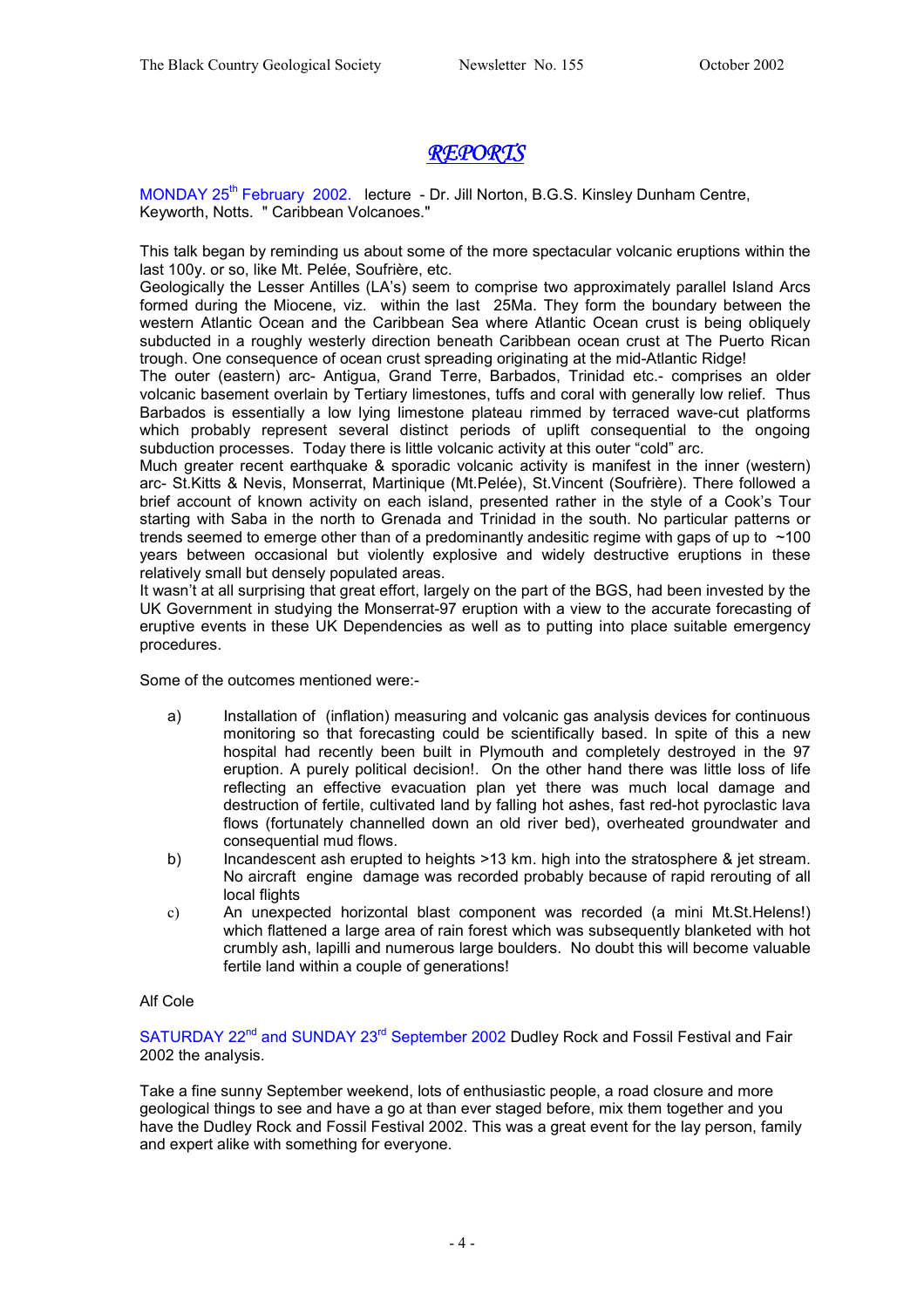

The event returned to Dudley Museum and Town Hall after a 5 year absence (the last one was September 1997). It was more ambitious than ever featuring celebrity lectures, a family discovery/activity room and a digital surround sound film show as well as the usual fair and trips.

The BCGS stand had a major makeover for the show with all new graphic panels and an emphasis on the fun aspects as well as the important conservation and educational roles that the society plays.

*The new-look BCGS stand at the R & F Festival September 2002* 

The BCGS members did a fantastic job of manning the show and stewarding people about. We easily covered the cost of sponsorship of the show through our sales of specimens and maps so generously donated by members of the society. We acquired a couple of new members, and the case of fossils donated to the museum collections (BCGS Collection) by members made a nice addition to the BCGS stand and received a number of very nice comments too.

In terms of analysis, I can now report that the 14 hours that the show was open over the two days saw 1300 visitors. Most of whom filled in questionnaires citing their thoughts about the show and its best and worst bits. The common themes of the worst bits reported were the parking in Dudley and the sign posting in the town centre itself, and also the amount of other events occurring around this time which competed for the time of particularly the family visitors. *The BCGS Collection Case* 





The favourite bits ranged across the whole spectrum with the fair stands and the various activities in the family discovery/activity area receiving the most votes. Most people came from within about a thirty miles radius and had heard about the festival through local papers, local radio and picking up literature in libraries and tourist information centres.

Although I was personally very busy at the show, one of my favourite bits was seeing society members having chance to spend time together and working as a team which strengthens the society and exchanges ideas and experience in a way that we don't have in meetings alone.

*One of the dealers displays*

The Earthquake that followed the show some six or seven hours after the last expert and exhibitor had gone was a quite unexpected finale to the best weekend of geological celebrations for 5 years in the heart of the country!

Graham Worton

MONDAY 30<sup>th</sup> September 2002 'Shoreline Management and Shoreline Management in the Wash Eastern England.' David Brew. Posford Haskoning Ltd.

David introduced his lecture with his employment history. He is ex BGS, now employed by Posford Haskoning Ltd consulting engineers. To begin his presentation he described The Fenland and the Wash in its geographical and historical setting.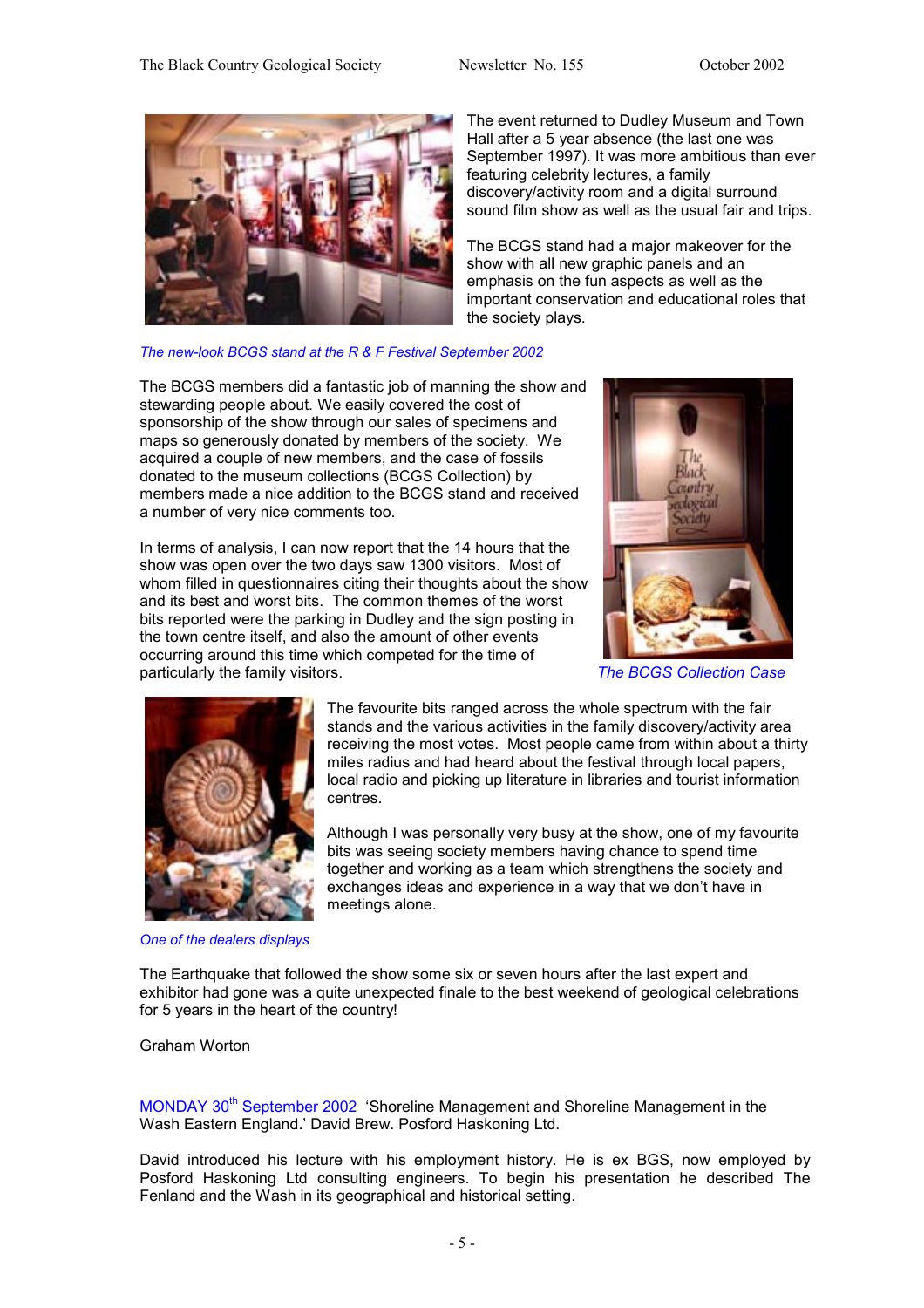The Holocene coastal plain was described by excellent overhead slides of the region. The underlying geology is Jurassic and Cretaceous, buried beneath coastal and glacial sediments. There is about  $600$ km<sup>2</sup> of coast of a sensitive nature, often in conflict with agricultural interests. The coastline is about 110km long and fronted by 42km2 of salt marsh, which is 9% of the UK total. Storm beaches front the eastern side of the Wash. There are four main rivers, The Witham, Welland, Nene and Great Ouse. The depth of the Wash varies from 10m to 50m. Spring tidal range is up to 6m and neaps 3m. Sediment transport is mainly from the sea and is entrapped by salt marsh. Input values of deposited sediment are between 6.8x10 $^6$  and 5.3x10<sup>7</sup> tonnes per year. Heights, AOD, of coastal features are; storm beaches, mainly in the northeast, 4m, pioneer salt marsh 2.5m and inter-tidal flats 1.7m. There are sandbanks within the littoral zone.

#### **The Holocene**

Studies have been made for the time period 8000 to 2000 years ago using bore hole records, of which there are over 2000 in Fenland, and seismic profiles. This has enabled a study to be made of deposits and the elevation of the Holocene surface. Alternating phases of sea inundation were noted on pre-Holocene surfaces. Sea level change was determined at about 4-5m per 1000 years. A study using radio carbon dating on peat deposits has shown that 7000 years ago there was a transgression phase (fresh to salt water), whereas 4000 years ago there was both transgression and regression in different areas of the Wash, and 3000 and 2000 years ago there was regression over the whole area. It has been observed that post 2000 transgression began to take place probably because sediment supply had become exhausted.

#### The 13<sup>th</sup> century to the present.

There is little information from borehole records for this period and most information has come from historical records. Although the Romans drained a little of the area it was the Saxons who were the main instigators of land reclamation. They built a sea defence bank to counteract flooding due to storms. Reclamation was continued, which resulted in the diversion of water flow to the east side, thus salt marsh began to increase on the west side. Man has continued to have a major impact on reclamation within the Wash, 320km<sup>2</sup> being reclaimed since13th century. OS mapping and aerial photographs have provided recent historical data and showed that between 1828 and 1995 Low Water Mark had generally moved seaward whereas from 1971 to 1995 LWM has moved landward, which has conservation implications for inter-tidal areas.

#### **Three case studies were described.**

#### The Boston Wash Banks Scheme.

There had been a RSPB inter-tidal habitat survey, which suggested that depletion of salt marsh was the cause of bank erosion. Salt marsh was to be recreated by managed retreat and breaching of sea defences. Funding was available from English Nature, the Prison Service, North Sea Camp Prison being close by, and the Environment Agency. The largest area of new salt marsh in England was thus created. Borrow Pit Lagoon was created as a special habitat and wildlife refuge with public access.

#### Hunstanton Sea Defence Scheme.

In the past 30 to 40 years salt marsh had become less effective as a sea defence. A secondary embankment was built. In 1953 the great storm surge resulted in 65 deaths and great destruction. In 1978 a caravan site was destroyed. The 1988 hard defences caused loss of coastal sediment and impoverished the build up of material on the storm beach. Since 1988 continuing studies and strategies have been undertaken.

#### The Great Ouse Outfall.

Kings Lynn is a minor port that required regular access to the sea. A training wall, made of faggots, was constructed, but accretion of sediment against the walls and formation of meanders began to block the channel. The solution was to lower the height of the training wall, resulting in an increase in flow, the sediments being flushed to sea.

Question were taken at the lectures end and thanks proposed by Gordon Hensman.

Andrew Rochelle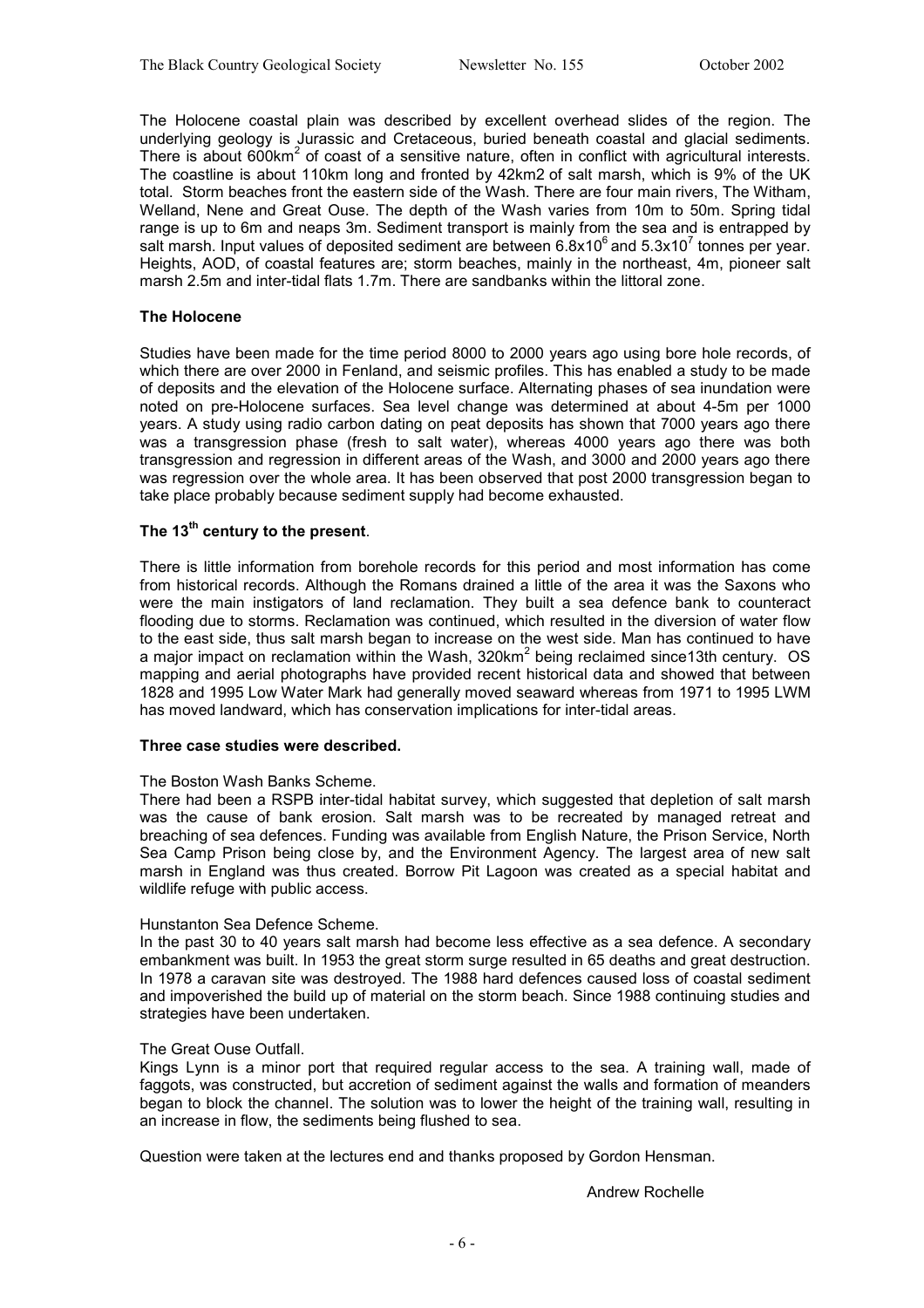## *CONSERVATION COLUMN*

#### **UKRIGS Conference 2002:** *Providing Geodiversity*

Alf Cole attended this annual event on behalf of the BCGS and reports that it was the usual gathering of interested people and held in memorable accommodation of a convent. Alf reports that the presentations were of the usual high quality and found the Urban Geology talk by Prof Peter Doyle and the Dorset Heritage Coast Talk by Richard Edmonds to be very informative. Field excursions to the Great Orm to see the geomorphological features produced following the recent one-in-a thousand years storm event, and the Bronze age copper workings were spectacular in their scale and the Carboniferous limestones yielded fossils a plenty. A trip to Roscolyn was similarly spectacular as a real lesson in complexity of the Anglesey geology. All trips were treated to the warming sunshine of our 2002 Indian summer.

Although the numbers were a little smaller this year, Alf reports that it was good to see some new faces and new RIGS groups present at the event, and a good time was had by all.

#### **Dudley Museum Update -** *The Black Country Geological Society Collection*



*A large Favosites coral head showing Growth lines and encrustation* 

A selection of items from The Black Country Geological Society Collection were put on display at our stand at the Rock and Fossil Festival.

Here is a closer look at a couple of the colonial corals that were on display.



 *A hand specimen of Heliolites* 

The BCGS collection continues to go from strength to strength and we look forward to what additions may come in the run up to christmas.

Until next time……….. Graham W



Hon. Secretary: Sarah Worton 158 Oakham Road **Oldbury** B69 1QQ Tel 01384 235946

**BCGS Website now at [www.bcgs.info](http://www.bcgs.info/)**

Editorial Team Dudley Museum and Art Gallery 1 St James' Road **Dudley** DY1 1HU Tel 01384 815574 Or email (note new address): **graham.worton@dudley.gov.uk**